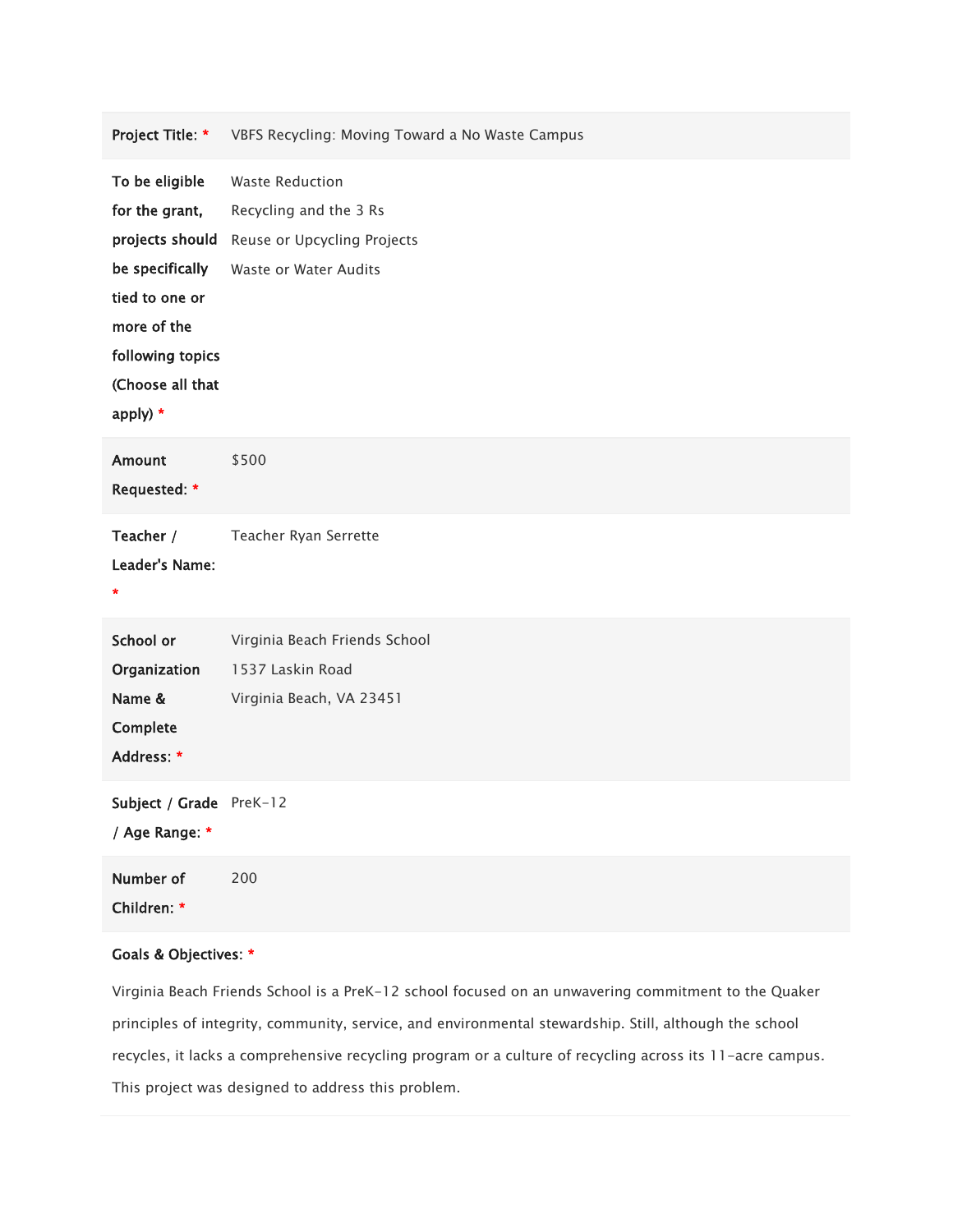Currently students work actively in the campus greenhouse, tend the rain garden which catches extra rainwater, and grow ladybugs to act as organic pest resistance. Students are also designing a wind turbine which will power a fish pond to generate water rich in fish fertilizer for watering campus plants. Our campus is also outfitted with recycling bins in almost, but not all, classrooms and offices so that our campus can further support our commitment to environmentalism through its focus on recycling.

Although there are trash receptacles placed strategically around the outside campus to collect waste there are no recycling or compost bins. This is especially problematic as the school does not have a cafeteria and our students eat their lunch outside on picnic tables most days year-round and throw their trash out in the regular trash bins. It is not uncommon to see students throw waste items that could be diverted and recycled into these trash bins.

And while there are recycling bins in most classrooms, our campus community also has had little buy-in when it comes to recycling, with students and teachers alike often use using both the landfill and recycling trash receptacles interchangeably. In addition, although there is a recycling dumpster available at the school, when students take classroom trash bags out at the end of the day, they often put the recycling trash in the wrong dumpster.

We at Friends School recognize that we need to change the culture of recycling at the school. We need to actively grow campus awareness, interest and commitment to recycling in order to help our local and our global community reduce waste. This is made even more important by our coastal location near the Chesapeake Bay and the Atlantic Ocean and the impact our trash and pollution has on our local waterways.

#### Project Description:

This project will build student and faculty enthusiasm and commitment to recycling and composting efforts through a three step program.

First, the school will roll out a strategic educational program to educate and excite a culture of recycling enthusiasm on campus. The school will do this by: inviting Christina Trapani to speak on campus,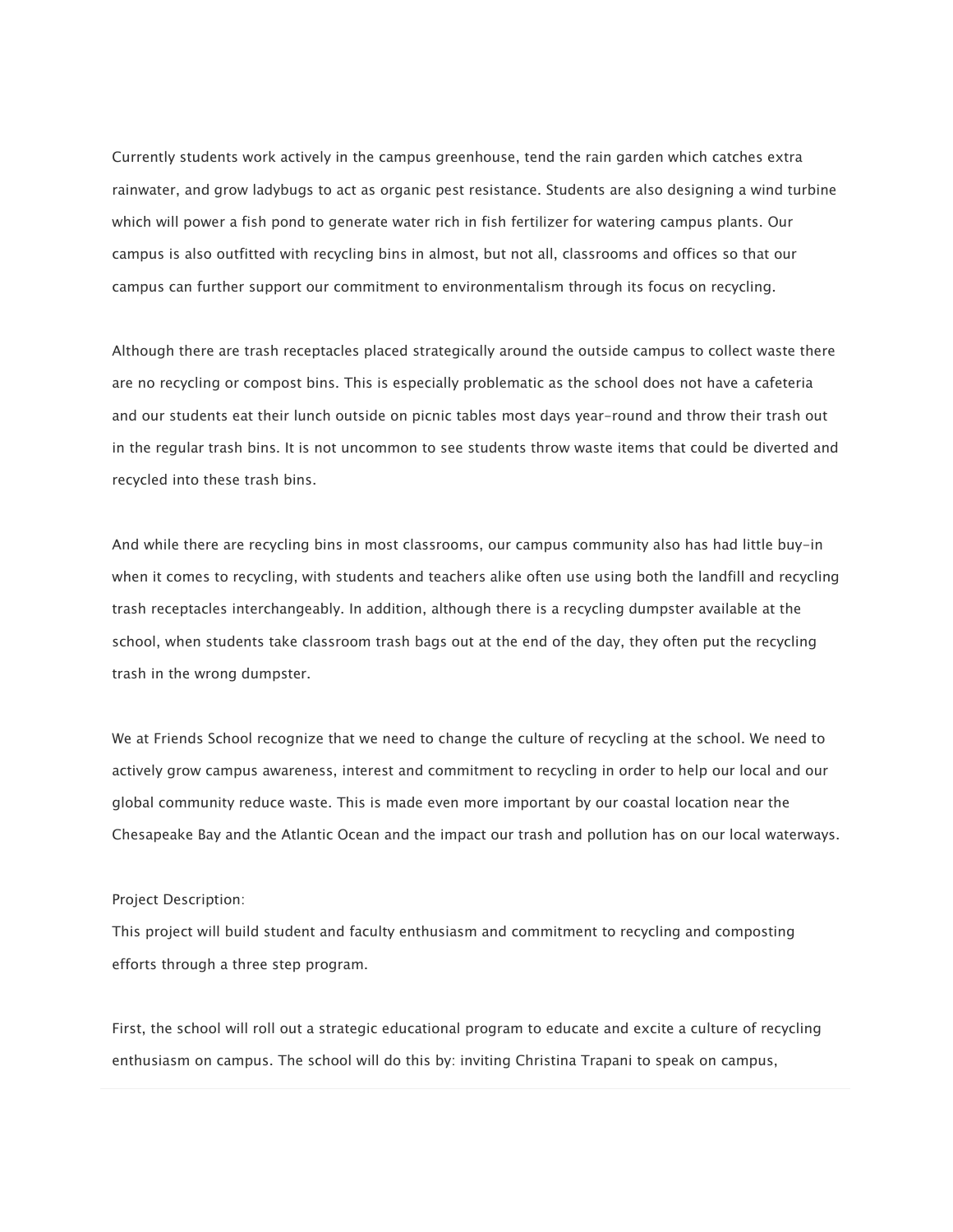watching a documentary on trash and plastic, and by designating student recycling ambassadors from the school's Sustainability Class who will speak to each class individually about the three R's, recycling, reusing and reducing. These student ambassadors will lead their peers in the recycling efforts as they work together to research and identify innovative ways for our school to reduce its waste production as well as creative ways to recycle and upcycle waste.

Second, students in the Green Engineering class will design and build two new outdoor trash recyclables that will have bins for landfill, recyclable and compost waste. These new waste bins will be placed strategically outside where students eat their lunch and congregate on campus. The school will also ensure that there are available recycling and composting bins inside classrooms and offices as currently not all rooms have both a recycling and a regular trash bin.

Third, the school will host an all-school assembly where the recycling project will be announced as well as a school-wide goal to divert its current waste consumption by 50% in the first year and an additional 25% the second year of the program. Eventually Virginia Beach Friends School would like to become a zerowaste campus. Each classroom, PreK-12, will analyze and weigh their waste output before and throughout the recycling program in order to measure their progress in diverting waste. To track these goals a large sign will be displayed in the main school building highlighting the school's waste diversion milestones as well as each individual classroom's accomplishments for the purpose of motivation and celebration.

This project will ultimately grow excitement about recycling as well as school pride as the campus community works together to reduce waste, potential trash in local waterways and the school's carbon footprint.

#### Project Timeline: \*

Project Start Date: March 1st, 2016 -Introduction the Virginia Beach Friends School Campus Recycling Project in all-school assembly. Guest speaker, Christina Trapani, will address campus on issues of recycling and trash -Campus movie - Garbage Island Roll-out of sign for campus waste diversion goal with trackable markers. The goal is to reduce the school's waste by 50% by the end of the 2016 Spring term (June 2016).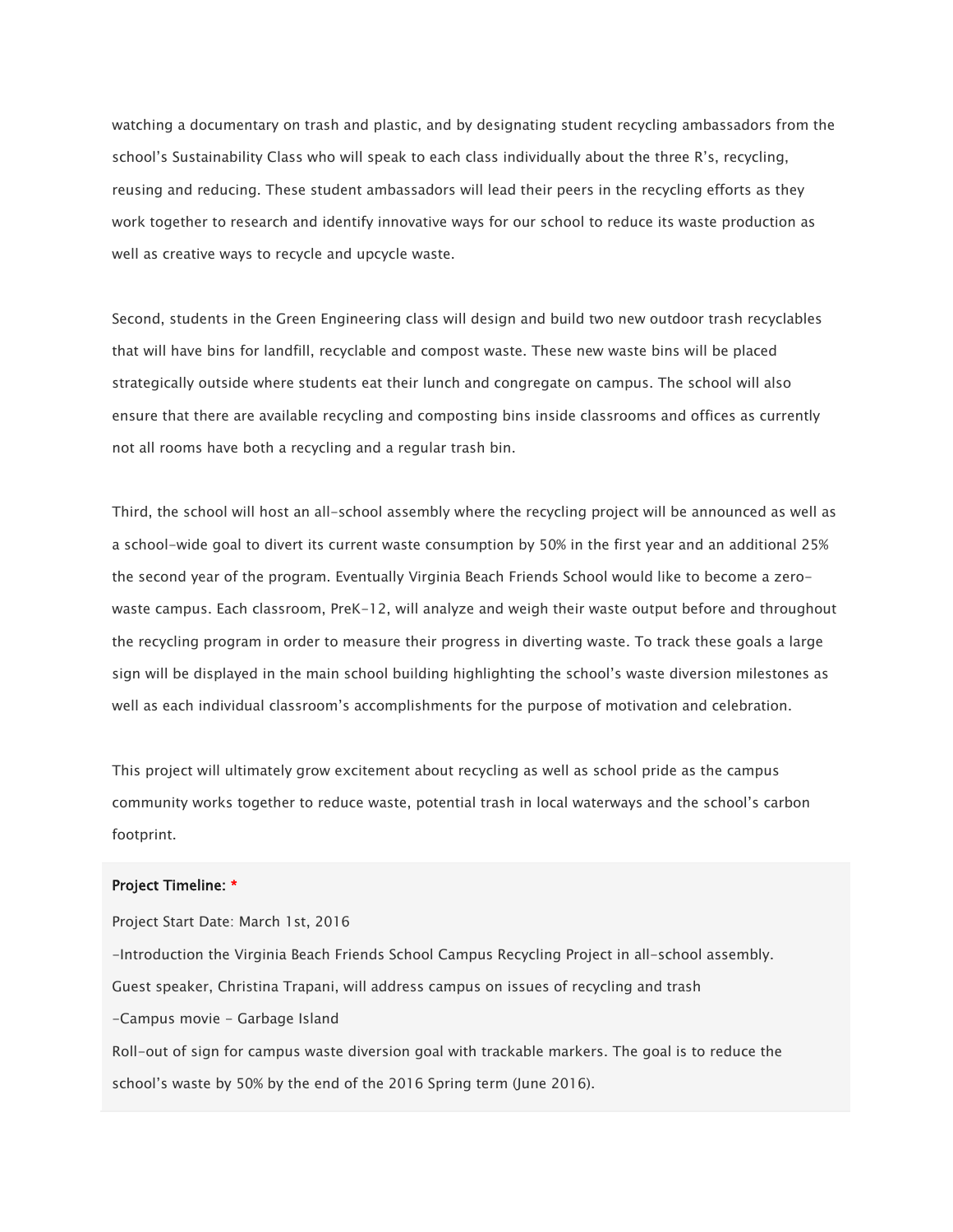-Installation of recycling bins in all classrooms and campus offices. -First waste analysis in each classroom advisory.

## Late March 2016:

-The school's Green Engineering Class (Middle School and High School students) will design and build two outdoor trash receptacles that are waterproof, vermin-resistant, and durable. Each receptacle will have a bin for Landfill, Recycling and Compost Trash.

-The school's Sustainability Class (Middle School students) will learn about the importance of waste reduction, carbon footprints and production and consumption habits. These students will then become student ambassadors for the project and will help guide student involvement in the project on campus. - The Sustainability Class will also research innovative ways for the school to reduce its waste production as well as new ways to recycle and reuse its waste.

### March 2016 - May 2016

-The project's Sustainability Class student ambassadors will help classes analyze monthly the school's trash waste to see how the campus recycling efforts are working. They will track and display their findings on the project's large sign in the main building.

-The student representatives in the Sustainability Class will report back to the school on its recycling efforts and inform the school about its how it is doing in meeting its waste diversion goal.

## Project End Date: June 10th, 2016 (last day of school)

-Before the school term ends, Virginia Beach Friends School will celebrate its efforts in meeting its waste diversion goal. It will also identify its campus goal for the future with a potential goal being the school becoming as close to 100% waste free as possible.

Summary Submission Date: June 17th, 2016

| <b>Project Budget: *</b> | Wood for trash receptacles $-$ \$300                                            |
|--------------------------|---------------------------------------------------------------------------------|
|                          | hinges, screws, nails and sandpaper $-$ \$40                                    |
|                          | 6 plastic bins for trash cans (3 per trash receptacle) – \$20 each, \$120 total |
|                          | $Lock - $10$                                                                    |
|                          |                                                                                 |